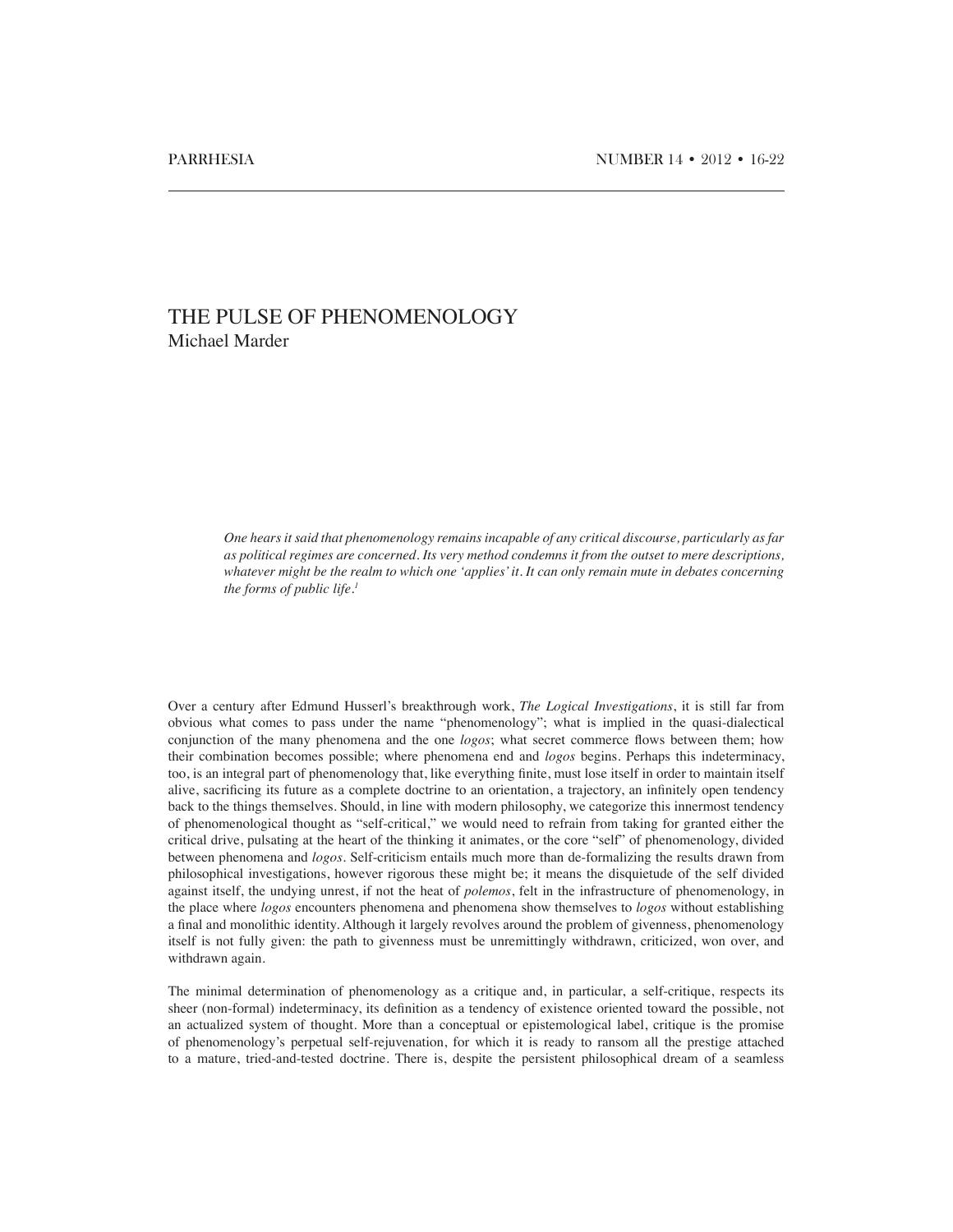integration of judgment and experience, signification and perception, language and things, a cut in the fabric of phenomenology where phenomena are kept apart from *logos*, even as they are intrinsically articulated with it. The name of the cut, signaling this basic division, is, precisely, "critique" (from the Greek *krinein*: to separate, to distinguish, to discern), which thwarts the closure of phenomenology in a self-validating circle of ratiocination and sends the first cracks through the monolithic façade surrounding a way of thinking that was never meant to achieve doctrinal stability. What if phenomenology organized itself around this rift, at the same time desiring to bridge it and feeling itself compelled to maintain it open? What if, in other words, phenomenology were synonymous with critique?

Assuming that critique is not superadded onto but is, rather, endemic to the phenomenology it literally cuts in half, it comes to mean something other than a theoretical attitude we can resort to or discard at will. Even when not explicitly invoked, critique is operative behind the scenes of every phenomenological procedure or meditation. It further follows that one way of interrelating phenomena and *logos* is entirely out of the question, namely tautology. The case in point here is what, in the influential Paragraph 7 of *Being and Time*, Heidegger defines as the "preliminary concept" (*Vorbegriff*) of phenomenology, which is, in fact, its ultimate conception (indeed, the after-conception) where a normative, post-critical ideal has been already surreptitiously enunciated. The absolute unity of phenomena and *logos* announces itself in the interpretation of *apophainesthai ta phainomena*, or "letting that which shows itself be seen from itself in the very way in which it shows itself from itself."2 A peaceful, idyllic, utopian coexistence of the non-dominating, radically passive reason and everything that appears to and through it, *apophainesthai ta phainomena* may easily slide into the dogmatic slumber of thinking, self-assured about the ontological method of accessing phenomena. The obsessive multiplication of identities and identifications, of phenomena with themselves and with *logos*, in the dead respite of tautology covers up and suffocates the most vibrant aspects of the concept of phenomenology: the double, redoubled, and ongoing critique of *logos* with recourse to phenomena and of phenomena—through a certain kind of *logos*. And, with this, it violates the tension that sets the cadence and controls the pulse of phenomenology. Only as a critical ideal—an ideal devoid of ideality, a wholly "material" ideal lending a voice to the things themselves and, by the same token, offering a normative guiding thread to phenomenological investigations—is the *logos of* phenomena, barely distinct from what it aims to express, imaginable.

The "pulse" and the "heart": these are not idly rhetorical turns of phrase but code-words for that which animates phenomenology by granting it a certain rhythm, making it vibrate outside its confines, and, finally, temporalizing it. To be sure, in a recent excellent study, *Au Coeur de la Raison*, *la Phénoménologie,* Claude Romano has also resorted to the trope of the heart in connection to phenomenology. "No longer seeking to oppose reason and sensibility, language and experience, all the while keeping them distinct," writes Romano in the epilogue to his book, "phenomenology is a quest for the reason of infra-rationality; it promises a reason 'sensible at heart' because it opens the heart of reason to sensibility."3 But is reason—*ratio*: one of the many, albeit already significantly impoverished, significations of *logos*—capacious enough to contain phenomenology, even where the latter has opened itself to the sensible? Doesn't Romano conflate, thanks to an erroneous but productive synecdoche, the heart with one of its chambers? Isn't phenomenology greater than reason itself, which, along with phenomena, sojourns in its broken heart? Don't these asymmetrical divisions, within *logos* as much as between *logos* and phenomena, bestow the sense of being alive onto the thinking that endeavors to articulate them? Doesn't phenomenological *logos* become vibrant solely on the condition that it reproduces, within itself, the fissuring inherent to the world of phenomena? And, besides, what kind of a heart is it that, rather than lodged in the hidden recesses of a body of thought, is beating right on the surface of phenomena that obscure nothing, least of all a hidden, deeper layer of "true being"? If phenomenology has a heart, it wears this heart on its sleeve, as it were, in the essential superficiality, toward which its most disparate methodological vectors tend.

Whatever the surface we approach phenomenologically, the evidence bespeaking its deep fracturing is glaring. (This is, perhaps, the only exception to the axion of "no-depth": the deep fracturing of surfaces.) An exorbitant separation between thinking, logic, and the sciences, on the one hand, and the elemental structures and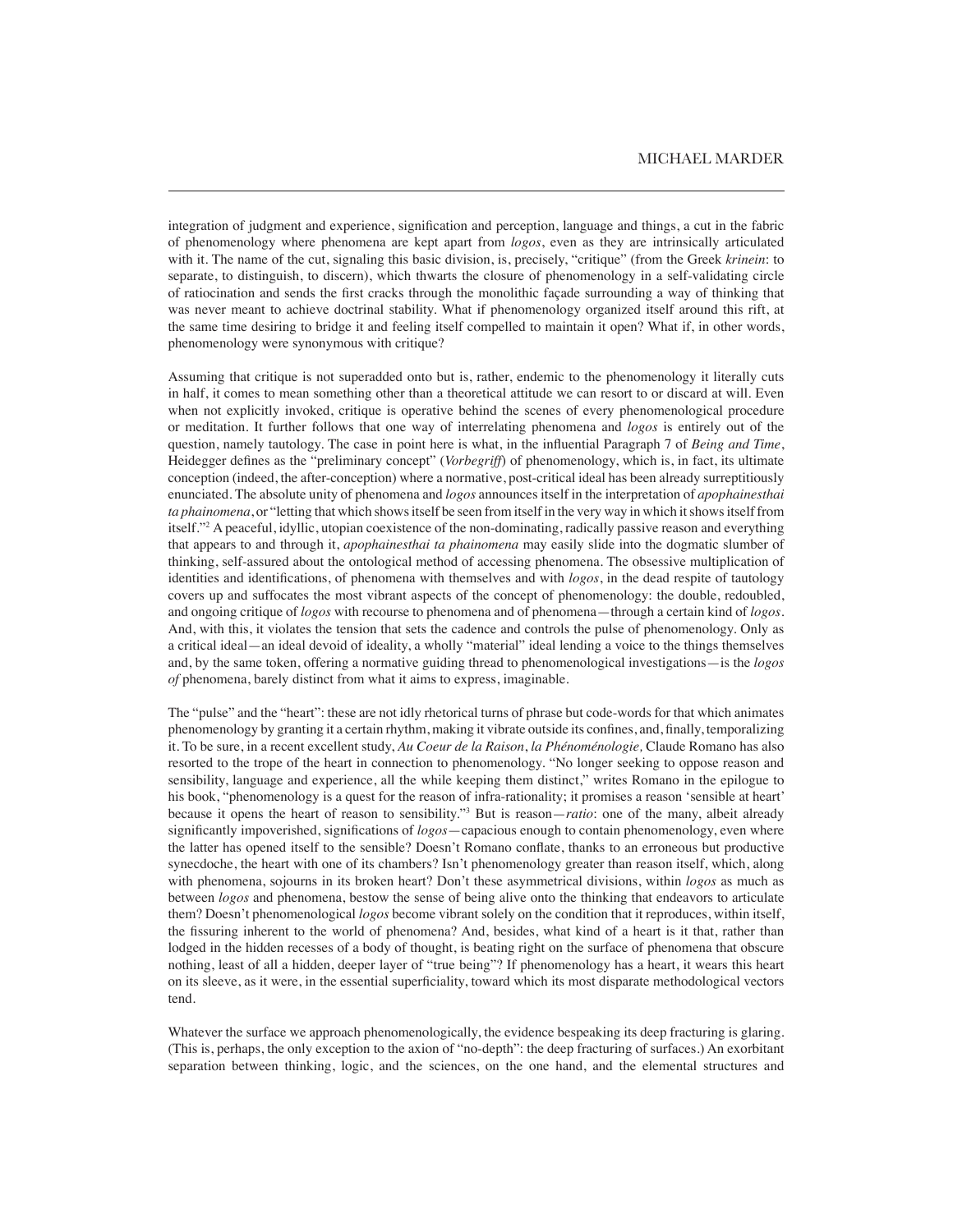experiences of the life-world, on the other, is, for Husserl, the chief culprit in the crisis of Western *logos*. So entrenched is this *uncritical* divide that, within the realm of thinking, confusion reigns as to the status of that which is thought. The crucial analytical separation between noetic acts and their noematic targets is eclipsed by the naïve realist focus on the difference between reason and reality, which, presumably, exists "in itself," as though this "in itself" has managed to escape the Midas' touch of human intentionality. It is conceivable, however, that after tirelessly insisting on the need to overcome the divide between thinking and the life-world at any price, to the point of turning it into a "productive tautology," and thereby responding to the crisis and the excessive separations it eventuated, phenomenologists have grown allergic to splits, fissures, and caesurae of all sorts. This is their *déformation professionnelle.* In dialectical terms, they have repressed the bad consciousness (equivalent to the critical stage, not to the skeptical attitude) of their discipline, instead of trying to work through it. Overwhelmed by the excessive plentitude of givenness, they have left un-thought the positive potential of rupture and negativity, such that this blind spot has come to signal the crisis of phenomenology itself, unaware, perhaps, that only a divided, fissured *logos* is capable of faithfully shadowing the ineluctable scatter of phenomena.

Husserl's own metaphysical extravagances, including his alleged adherence to the primacy of pure perceptual present and his foundationalism, which Derrida has extensively discussed since his earliest deconstructive forays, are, in turn, the toxic byproducts of an extreme and adverse reaction to crisis. It hardly needs mentioning that the Husserlian program for overcoming the impasse of contemporary intellectual practices hinges on a successful bridging of empty intentions and fulfilled intuitions, or—which amounts to the same thing reawaken that rationality which, divorced from the things themselves, has been spinning out of control in a spiral of self-generated abstractions. But should we discard the legacy of the crisis as a coherent, unified whole? As an alternative to a negative "knee-jerk" response bent on covering over all onto-epistemological ruptures, the cutting of critique (and of judgment) still permits one to discern the distant rumblings of the crisis that, similarly, derives from the verb *krinein*.

Another way of dealing with the common predicament of the sciences and of phenomenology requires distilling the scissions that trigger them down to the constitutive distance, at once critical and ontological, between *logos* and phenomena. To acknowledge this distance is not to reaffirm the quintessentially modern segregation of knowledge from reality but to locate a series of ruptures within the necessarily unfinished edifice of phenomenology, freeing up the space for a plurality of interpretations and for representations that do not always culminate, nor are extinguished in, pure presence. Despite the overabundance of references to critique in Husserl's writings, this task is still to be undertaken. We are, more specifically, to ask, in keeping with a certain spirit of phenomenology itself: What or who accomplishes the work of criticizing and what or who is criticized here? And how? Allow me merely to hint at the shape of a response: the critiques of *logos* by phenomena and of phenomena by *logos* jointly amount to the critique of phenomenology by itself, in the absence of its final selfidentity and ultimate "truth." Phenomenology becomes what it is (namely, a mode of thinking, interpreting, and being in the process of becoming) largely as a result of this "negative" self-relation. For what if the two poles of phenomenology—the two that are meant to merge into one—were articulated by means of a double hinge of such critique? How, in its redoubling, would critique singularly determine, without deciding upon, that which it has articulated? And what, finally, is the nature of articulation in and through division, *la brissure,* or the hinge—so prominent in Derrida's *Of Grammatology*—now transplanted into the heart of phenomenology?

Allowing phenomena to disclose themselves and *logos* to voice itself, the two critiques dictate, in their successions, alternations, and modifications, the rhythm of phenomenology, the expansion and contraction of its heart's chambers. Critique of *logos* with recourse to phenomena represents the stage of expansion, whereby vacuous constructs of formal logic are confronted with their normative presuppositions and ontological foundations, while abstract reason emerges out of purely conceptual constraints to the light of the life-world.4 In its amplifying capacity, it acquires a meaning diametrically opposed to that of the Kantian condensation of reason within the limits proper to reason alone. The phenomenological critique of logic and, more broadly, of sedimented rationality belonging to the philosophical tradition and detached from what it reasons about is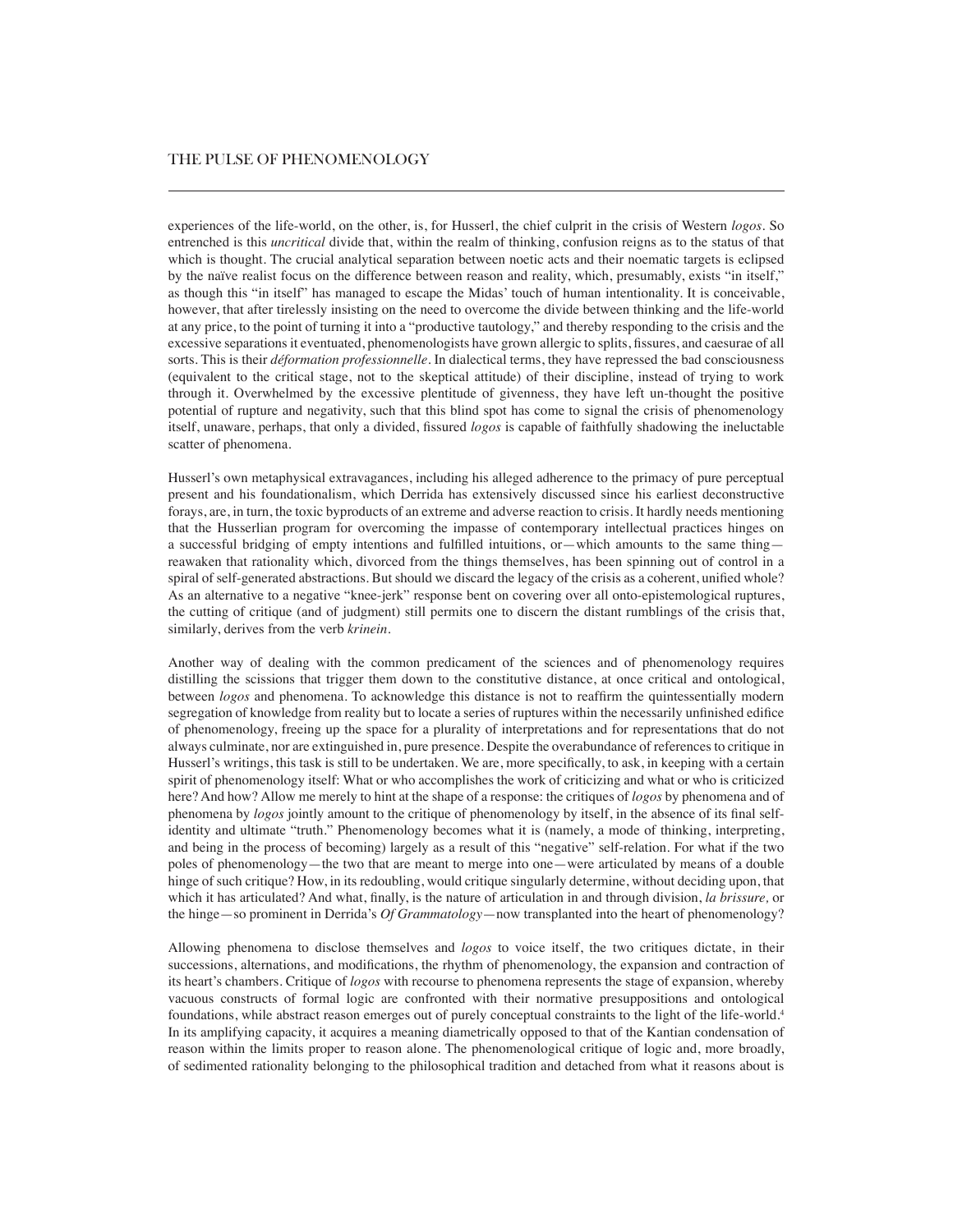positive and creative to the extent that it fills in the outlines of empty schematisms through a call to go "back to the things themselves," which is simultaneously a recall of *logos* to itself, in the broadest range of its meanings, and to the phenomena that exhibit themselves before "the originally presentive consciousness of something."<sup>5</sup> To wit, the temporal modality of this operation is the past, retrievable through a certain genealogical, if not genetic, going-back to everything Western rationality has discarded or rendered unconscious, even though it still relied on the repressed material for the production of meaning. The expansion of *logos* as a consequence of undergoing a critique by phenomena is nothing other than the becoming-ontological of *logos* rescued from the straightjacket of pure reason. Much of Heidegger's appropriation of phenomenology presupposes the initial thrust of this critical ontologization, already palpable in the thought of Husserl, as well.

The second critique (of phenomena by *logos*) follows on the heels of reason's amplification and attains the exact opposite effect—that of contraction, evident in the reduction of the positings of natural attitude. The rise of eidetic phenomenology is, in the last instance, indebted to this critical narrowing-down, which is not to be mistaken for reduction *tout court* and which permits the field of pure consciousness to take shape in the restriction of admissible "evidence" and "self-evidence" to what is immanent to this consciousness. More recognizably Kantian, to the extent that it connotes a series of delimitations and circumscriptions of a transcendental domain (first, of pure consciousness, then of the eidetic realm as a whole), the critique of phenomena by *logos* is, also like its Kantian counterpart, productive, positive, enabling, and creative.6 This is not to say that it engenders new phenomena; rather, it discloses the transcendental sphere wherein the meanings of phenomena get constituted in accord with their modes of givenness. Ontologically robust, it brings to light, by delimiting them, eidetic regions of being, or, what in *Ideas I* Husserl calls "material ontologies," not to mention the very idea of the eidetic. But its temporal orientation is futural, in that it both pre-delineates the field of transcendental consciousness and anticipates the predication of human knowledge on the freshly minted eidetic foundation, itself subject to critique and endless modification.

It is not sufficient to pass through a brief series comprised of two moments only once, in the hopes of discovering the living pulse of phenomenology.<sup>7</sup> A rhythm entails the repetition of different elements in a regularized succession, and the same applies to the rhythmic alternation of phenomenological critiques. Critique of *logos* by phenomena is an infinite task of a non-totalizing expansion of reason, the success of which has to do not so much with its decisive accomplishment as with the degree to which it becomes our indispensible *habitus* of thinking. Its orientation to the history and the pre-history of reason is, as a result of this habituation, projected into the future and entrusted with guarding against the excesses of abstraction and formalism, idealism and realism, psychologism and anthropologism.

The critique of phenomena by phenomenological *logos* is equally regular and rhythmic. Having precipitated the entire field of eidetic phenomenology, it is in a position to study the phenomenological constitution of materiality, animal nature, and the spiritual world. But it does so thanks to a persistent appraisal and delimitation of givenness, whether accepting exclusively what it finds in the immanence of consciousness or thematizing the modes of appearing of what appears before it. The future-oriented missions of grounding the sciences and of considering the constitution of reality on the transcendental and eidetic bases must, therefore, reach back to the past of givenness they are unable to surpass. In this manner, the heartbeat of phenomenology draws together the past and the future modalities of critique within and between each of its two moments. Phenomenology, we might say, reading Husserl after Heidegger, is the thrown projection of philosophy: it boasts a unique (ecstatic) temporality proper to Dasein: it exists, in the existential sense of the term. And what temporalizes it is nothing other than critique.

Let us not forget, also, that rhythm introduces an interval between the elements it interrelates, such that time is suspended within time and, for a fraction of a second, it is utterly uncertain whether the series of sounds would recommence at all. (In music, modern minimalism accentuates this uncertainty, building its compositions around the interval, from which sound is absent, and thematizing, more than anything else, the silence of the in-between.) Any given beat could be the heart's last; analogously, the critical impulse may be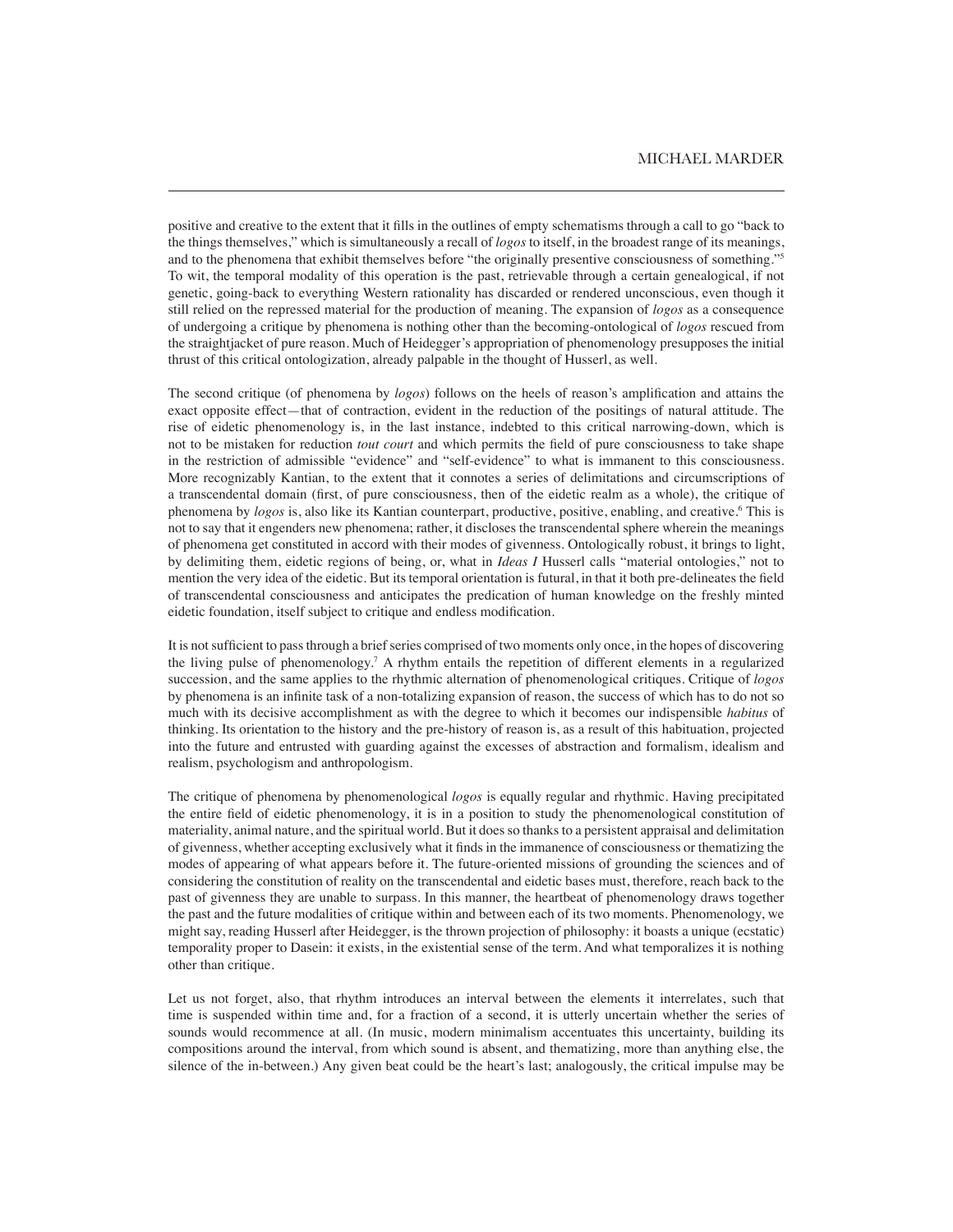adjourned, either for a brief moment or indefinitely, between its systolic and diastolic movements. Nothing prevents phenomenological vigilance from relapsing, at any time, into dogmatism, putting an abrupt end to the regularized succession of critical beats. The possibility of this suspension is, itself, a negative modification of the punctuated, internally interrupted rhythm, organized around a minimal spacing, a period, however imperceptible, between the phases of reason's expansion and contraction, between the critique of *logos* by phenomena and of phenomena by *logos*. As soon as phenomenologists put their faith in the security of eidetic foundations, or as soon as they fall back onto psychologism, they disrupt the most basic of phenomenological rhythms.<sup>8</sup> Works of phenomenology continue to be written but phenomenology as a living way of thinking ceases to exist.

Judging by an entry in Husserl's diary from 25/09/1906, critique has animated not only his philosophy (and, above all, his self-conception as a philosopher), but also his life. "…[A]mong the tasks that have been assigned to me," notes Husserl, "I would name, in the first place, the general task that I must resolve for myself if I am to have the strength to call myself a philosopher. I mean the task of the critique of reason, the critique of logical and practical reason, [as well as] of axiological reason in general. As long as I would not make clear…such a critique of reason…, I could not really live…"9 In order to resolve the critical task by himself, the philosopher would have to cast critique in phenomenological terms and, more importantly, to conceive of phenomenology, in the crucial period between the composition of *Logical Investigations* and the formulations of *Ideas*—the period to which the diary entry belongs—in terms of a critical and self-critical endeavor. The phenomenological notion of critique and the critical idea of phenomenology would then be the methodological corollaries to the rhythm broadly outlined above and, at the same time, the meta-critical reflections on Husserl's own brand of the critical project. But to what extent is he able to attain the level independence he is dreaming of in the diary, when he vehemently insists on the necessity of the "critique of reason," which resounds for us with an unmistakably Kantian ring, intensified by the familiar division of the subject matter into the logical (pure), the practical, and the axiological (judgment)?

Regardless of formal similarities between the two, phenomenological criticism diverges from its Kantian counterpart in at least two respects: in that it has been 1) removed from its modern epistemological pedestal, receiving, instead, an ontological status and 2) harmonized with the phenomenological understanding of reason, as much as of consciousness, not as faculties but as the active tendencies of intentionality as self-transcendence toward its object. As a consequence, critique acquires a significantly broader scope here than it does in Kantian philosophy not only thanks to its ontological reach but also due to the proliferation of *logoi* and types of consciousness that are as numerous as that of which they are conscious. The "general task" turns infinite, as it always does; the closer one is to realizing it, the further away one finds oneself from its completion, mindful of the inexhaustible variety within the ever-recommencing rhythmic movement of critically inflected phenomenology.

We find echoes of this idea in Husserl's theoretical works and, above all, in the injunction to engage in a "constant critique," *in einer best*ändingen Kritik, which would give one the tools necessary to resolve the critical task for oneself without solving it once and for all and without neglecting the historical becoming of philosophy. To resolve this task for oneself is neither to isolate one's thought from the tradition that has preceded it nor to claim for oneself the discovery of an unprecedented method. "In a constant critique," Husserl states in *The Crisis*, "which always regards the total historical complex as a personal one, we are attempting ultimately to discern the historical task which we can acknowledge as the only one which is personally our own."10 Like many other formulations of his late work, this statement is surprisingly dialectical: it posits a critically mediated speculative identity between the personal and the historical, what is strictly "our own" and the "total…complex" of thought. A permanent critique of tradition is, in its most developed state, a selfcritique, the positive outcome of which—a paradoxical, because unaccomplishable, outcome—is the ultimate discernment of one's own (critical) task, of the kind anticipated in the diary. It is, in Husserl's words, a "responsible critique," *verantwortliche Kritik*, "a peculiar sort of critique which has its ground in…historical, personal projects, partial fulfillments, and exchanges of criticism rather than in what is taken for granted by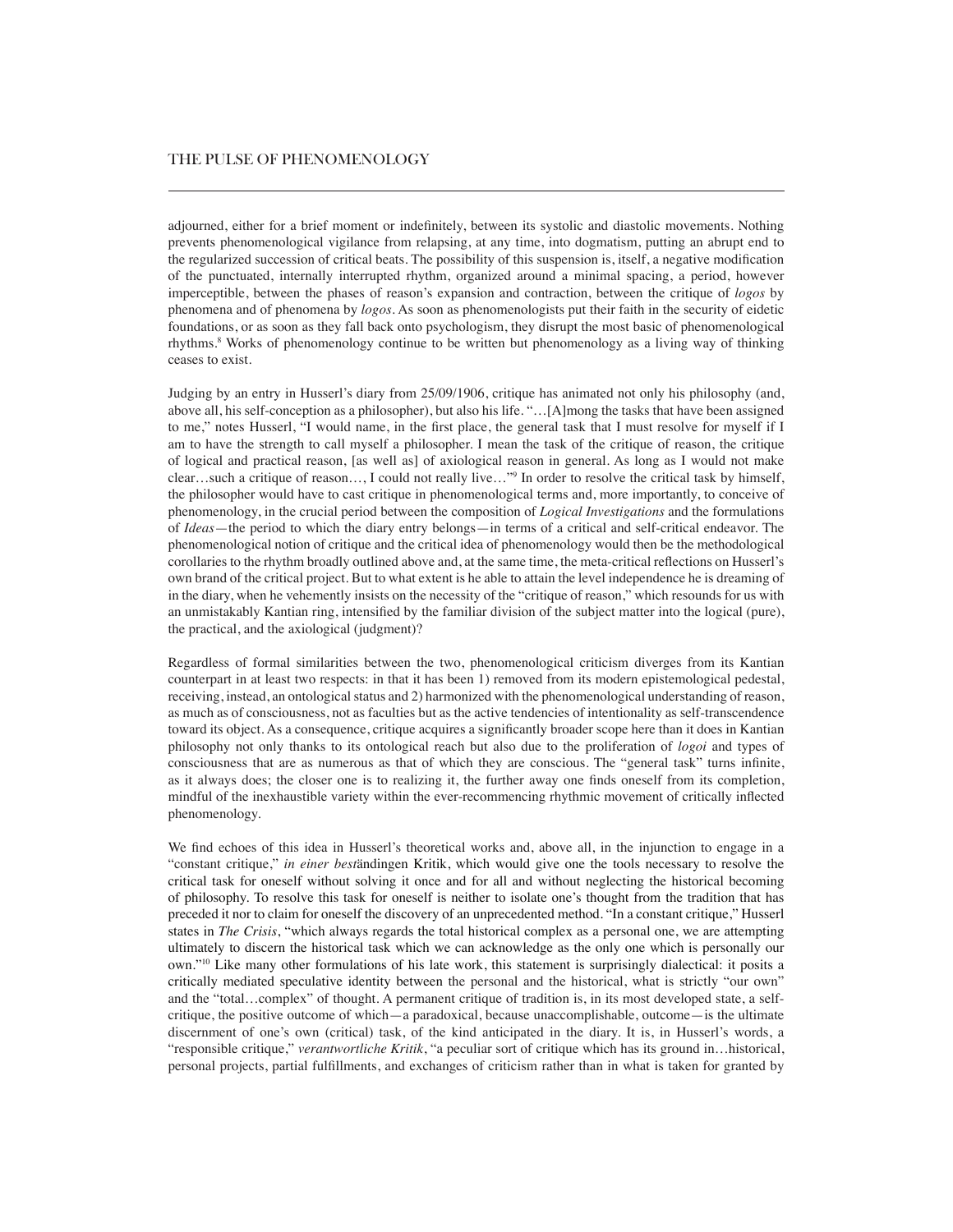the present philosopher." One, which, we might add, plays a redemptive role by restoring the hope for future fulfillment to the interrupted projects of the past put in dialogue with one another and with the present. One, which, akin to Nietzsche's monumental historiography, gathers the historical peaks of critical thought into a chain transcending time within temporal immanence.

The responsibility critical philosophers shoulder is enormous, for they take it upon themselves to do justice to the past, to the thought of their predecessors who will have lived on through the self-critique of the present and whose partially fulfilled projects will have gained a stake in the critical community of the future. To exercise this responsibility, Husserl explains, "is to make vital again [*wieder lebendig zu machen*]…the sedimented conceptual system…It is to carry forward, through his own [the philosopher's of the present] self-reflection, the self-reflection of his forebears and thus…to reawaken [*wieder aufwecken*] the chain of thinkers…and transform it into a living present [*in eine lebendige Gegenwart*]…"11 Ethical, responsible critique at its most effective is tantamount to a revival of the philosophers of the past the moment the living critic, who freely exercises active self-critique, turns herself into a channel for their partially fulfilled projects—an event that will have corrected, retrospectively, the historical injustice of death. Undoing the difference between a thinker's biological life and the life of thought—the difference that disconcerted Husserl toward the end of his own life12—, *verantwortliche Kritik* thus stands, along with the notions of de-sedimentation, re-activation and the transcendental *epoch*ē, for a phenomenological equivalent to resurrection.

We are now in a position to assess what Husserl means by the dramatic assertion, full of Socratic overtones, that, while the critical task remains unfulfilled, he "could not really live." In light of the arguments of *The Crisis* and in juxtaposition with his intimation that, until he resolves this task for himself, he cannot in good conscience call himself a philosopher, it appears that life here has nothing to do with biological living or with the life of consciousness in the "natural attitude." It points, instead, to the kind of transcendental life that is born of phenomenological reduction and that gives the philosopher license to join the critical community of thought, to live as though there were no difference between the personal project and the historical totality of thought. In critical terms, this life is already an after-life, a tapestry of past and present philosophical activities, where the awakening of dead (sedimented) systems of thought is woven into the very fabric of living self-criticism. Of course, not just any kind of critique will be adequate for the ethical task at hand. Being a philosopher, resolving the critical task for oneself, and living: these interchangeable goals are, for Husserl, synonymous with phenomenology. The vivacity of phenomenology and the life of the phenomenologist as phenomenologist are, hereafter, inconceivable without the practice of critique and its insistently critical formulation.

All this is more relevant today, after Husserl, than ever before. To make him live again—nothing less describes the ambition of critical phenomenology.

MICHAEL MARDER is Ikerbasque Research Professor of Philosophy at the University of the Basque Country, Vitoria-Gasteiz. He is the author of *The Event of the Thing: Derrida's Post-Deconstructive Realism* (University of Toronto Press, 2009), *Groundless Existence: The Polotical Ontology of Carl Schmitt* (Continuum, 2010) and the forthcoming *Vegetal Thinking* (Columbia University Press).